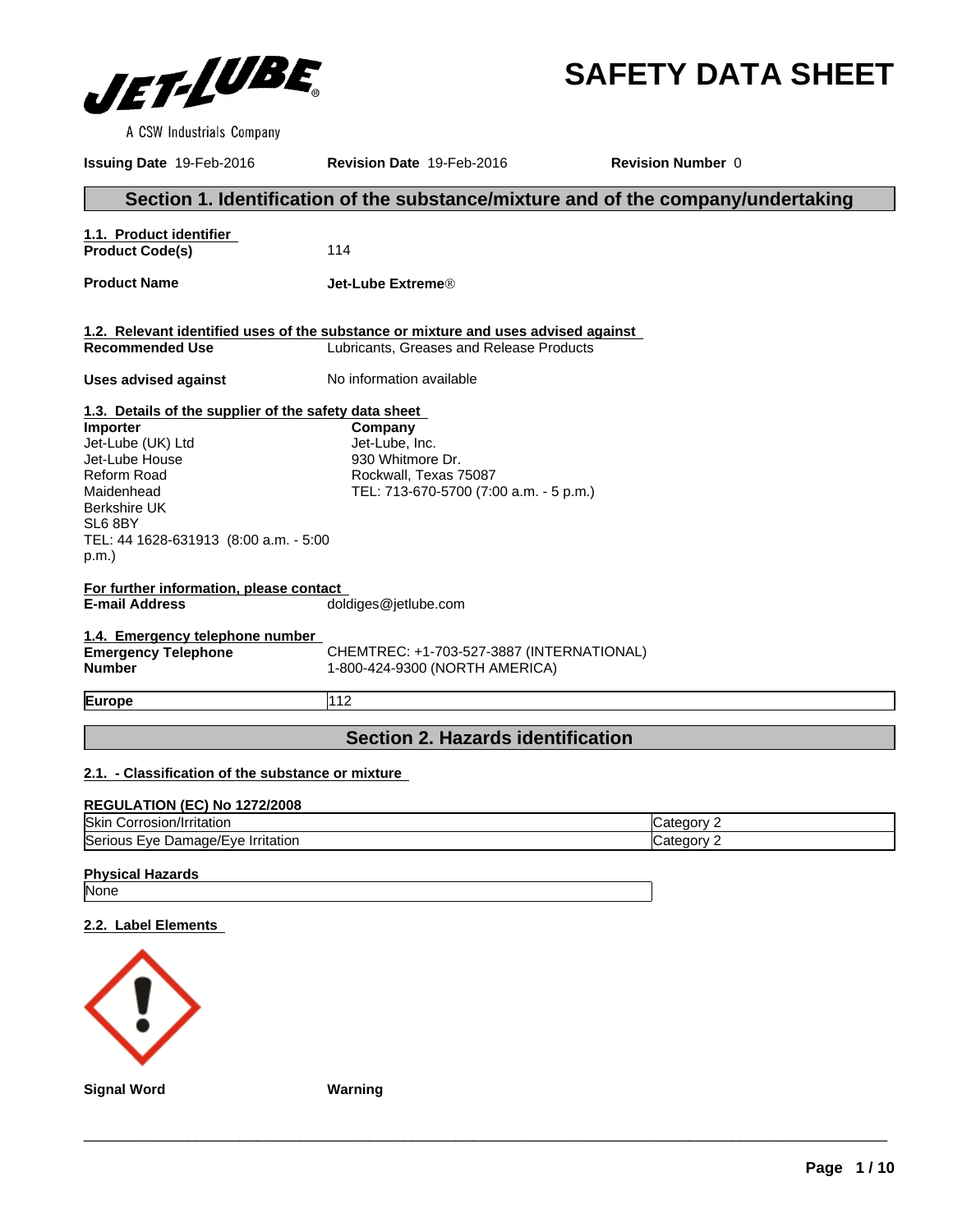# **Hazard Statements**

H315 - Causes skin irritation H319 - Causes serious eye irritation

# **Precautionary Statements**

P302 + P352 - IF ON SKIN: Wash with plenty of soap and water P332 + P313 - If skin irritation occurs: Get medical advice/ attention P362 - Take off contaminated clothing and wash before reuse P280 - Wear protective gloves/ protective clothing/ eye protection/ face protection P305 + P351 + P338 - IF IN EYES: Rinse cautiously with water for several minutes. Remove contact lenses, if present and easy to do. Continue rinsing P337 + P313 - If eye irritation persists: Get medical advice/ attention

# **2.3. Other information**

None known

# **Section 3. Composition/information on ingredients**

# **3.1. Substances**

# **3.2. Mixtures**

| <b>Chemical Name</b>                                                                                                                                                                                                        | <b>EC-No</b> | <b>CAS-No</b> | Weight %  | <b>EU - GHS Substance</b><br><b>Classification</b>                                                                          | <b>REACH No.</b>  |
|-----------------------------------------------------------------------------------------------------------------------------------------------------------------------------------------------------------------------------|--------------|---------------|-----------|-----------------------------------------------------------------------------------------------------------------------------|-------------------|
| Lubricating greases<br>A complex combination of<br>hydrocarbons having carbon<br>numbers predominantly in the<br>range of C12 through C50.<br>may contain organic salts of<br>alkali metals, alkaline earth<br>metals, etc. | 278-011-7    | 74869-21-9    | 50-70     | Carc. 1B (H350)                                                                                                             | No data available |
| Graphite                                                                                                                                                                                                                    | 231-955-3    | 7782-42-5     | $10 - 15$ |                                                                                                                             | No data available |
| Copper                                                                                                                                                                                                                      | 231-159-6    | 7440-50-8     | $8 - 13$  | Skin Irrit. 2 (H315)<br>Eye Irrit. 2 (H319)<br>STOT SE 3 (H335)<br>Aquatic Acute 1<br>(H400)<br>Aquatic Chronic 1<br>(H410) | No data available |
| Talc                                                                                                                                                                                                                        | 238-877-9    | 14807-96-6    | $1 - 5$   |                                                                                                                             | No data available |
| Limestone                                                                                                                                                                                                                   | 215-279-6    | 1317-65-3     | $1 - 5$   |                                                                                                                             | No data available |
| Molybdenum (IV) sulfide                                                                                                                                                                                                     | 215-263-9    | 1317-33-5     | $1 - 5$   |                                                                                                                             | No data available |

#### **For the full text of the H-Statements mentioned in this Section, see Section 16**

# **Note**

The full refining history is known for this product and it can be shown that the substance from which it is produced is not a carcinogen. This note applies only to certain complex oil derived substances in Annex I.

# **Section 4. First aid measures**

# **4.1. Description of first-aid measures**

| <b>Eve Contact</b>  | Rinse immediately with plenty of water, also under the eyelids, for at least 15 minutes. If<br>symptoms persist, call a physician.                                           |
|---------------------|------------------------------------------------------------------------------------------------------------------------------------------------------------------------------|
| <b>Skin Contact</b> | Wash off immediately with soap and plenty of water removing all contaminated clothes and<br>shoes. If skin irritation persists, call a physician.                            |
| Ingestion           | Drink plenty of water. Do not induce vomiting without medical advice. Clean mouth with<br>water and afterwards drink plenty of water. If symptoms persist, call a physician. |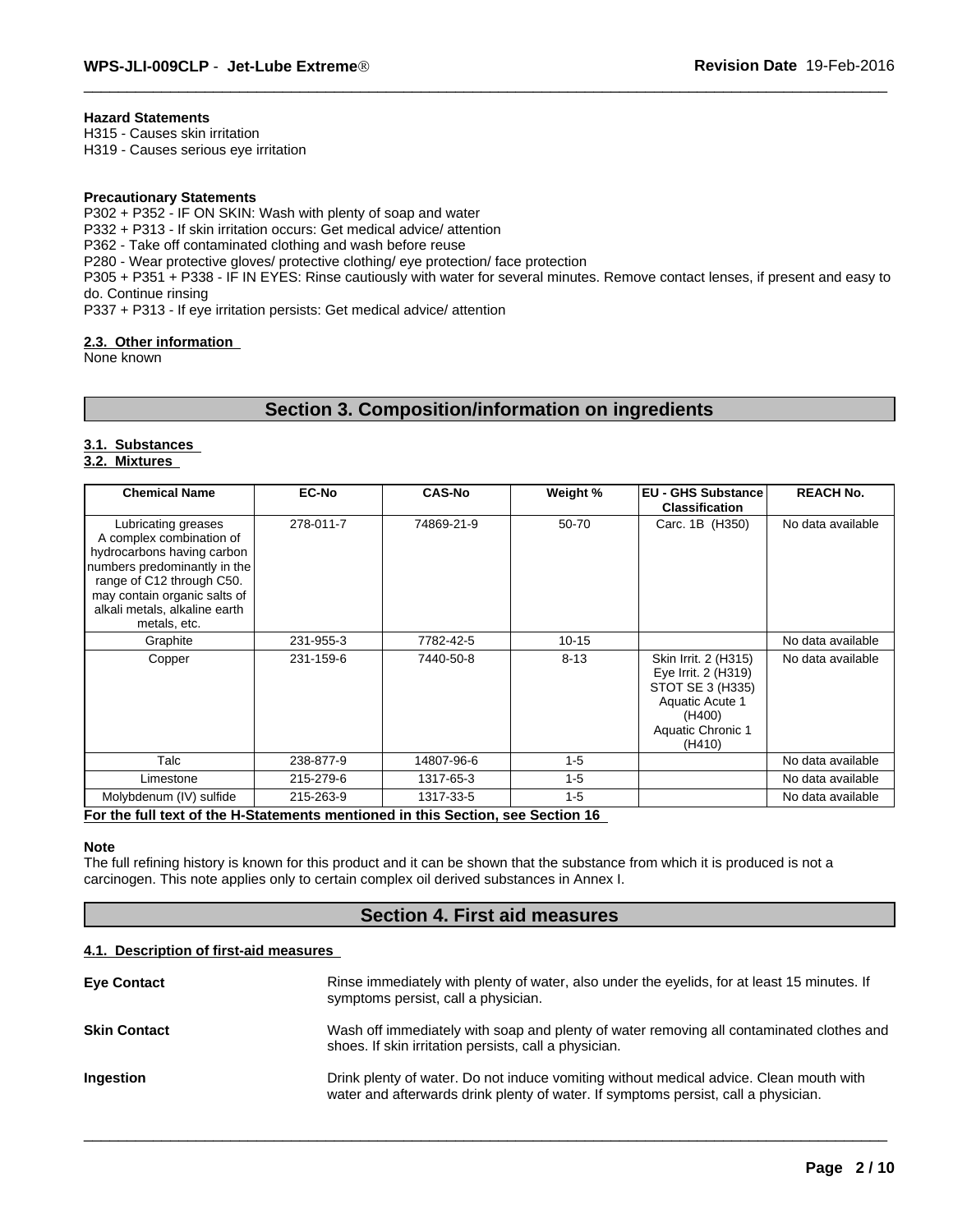**Inhalation** Move to fresh air. If symptoms persist, call a physician.

# **4.2. Most important symptoms and effects, both acute and delayed**

**Most Important Symptoms/Effects** Eye irritation/reactions. Skin irritation.

### **4.3. Indication of immediate medical attention and special treatment needed**

**Notes to Physician** Treat symptomatically.

# **Section 5. Fire-fighting measures**

# **5.1. Extinguishing media**

#### **Suitable Extinguishing Media**

Water spray. Foam. Carbon dioxide ( $CO<sub>2</sub>$ ). Dry powder. Use extinguishing measures that are appropriate to local circumstances and the surrounding environment.

# **Extinguishing media which must not be used for safety reasons**

Do not use a solid water stream as it may scatter and spread fire.

# **5.2. Special hazards arising from the substance or mixture**

**Special exposure hazards arising from the substance or preparation itself, combustion products, resulting gases** Burning produces obnoxious and toxic fumes. Carbon monoxide, carbon dioxide and unburned hydrocarbons (smoke). Heavy metal compounds.

# **5.3. Advice for firefighters**

#### **Special protective equipment for fire-fighters**

As in any fire, wear self-contained breathing apparatus and full protective gear.

# **Section 6. Accidental release measures**

# **6.1. Personal precautions, protective equipment and emergency procedures**

Use personal protective equipment.

# **6.2. Environmental precautions**

Prevent further leakage or spillage if safe to do so. Do not allow material to contaminate ground water system. Prevent product from entering drains. See Section 12 for additional Ecological Information.

#### **6.3. Methods and materials for containment and cleaning up**

Prevent further leakage or spillage if safe to do so.

Dam up. Soak up with inert absorbent material. Pick up and transfer to properly labeled containers. Clean contaminated surface thoroughly.

### **6.4. Reference to other sections**

See Section 12 for additional information.

# **Section 7. Handling and storage**

 $\overline{\phantom{a}}$  ,  $\overline{\phantom{a}}$  ,  $\overline{\phantom{a}}$  ,  $\overline{\phantom{a}}$  ,  $\overline{\phantom{a}}$  ,  $\overline{\phantom{a}}$  ,  $\overline{\phantom{a}}$  ,  $\overline{\phantom{a}}$  ,  $\overline{\phantom{a}}$  ,  $\overline{\phantom{a}}$  ,  $\overline{\phantom{a}}$  ,  $\overline{\phantom{a}}$  ,  $\overline{\phantom{a}}$  ,  $\overline{\phantom{a}}$  ,  $\overline{\phantom{a}}$  ,  $\overline{\phantom{a}}$ 

# **7.1. Precautions for Safe Handling**

### **Handling**

Wear personal protective equipment. Ensure adequate ventilation.

# **Hygiene Measures**

When using, do not eat, drink or smoke. Remove and wash contaminated clothing before re-use.

# **7.2. Conditions for safe storage, including any incompatibilities**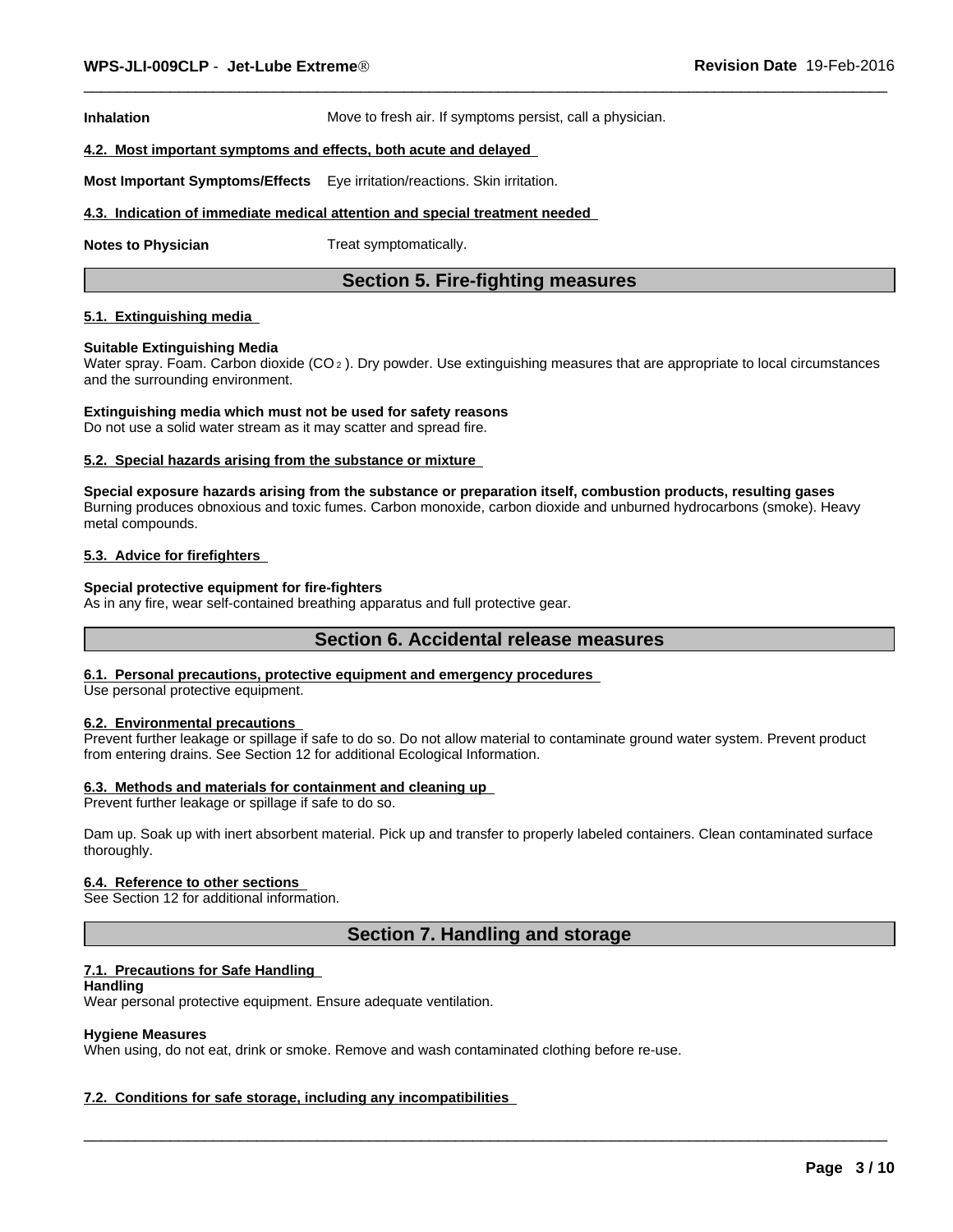Keep container tightly closed in a dry and well-ventilated place. Keep in a bunded area

# **7.3. Specific end use(s)**

**Exposure Scenario** No information available.

### **Other Guidelines**

No information available.

# **Section 8. Exposure controls/personal protection**

# **8.1. Control parameters**

# **Exposure Limits**

| <b>Chemical Name</b>                       | EU                                                                                                     | The United Kingdom                                                                                               | <b>France</b>                                                                          | Spain                                                                                                                                                                                                                            | Germany                                                                                                              |
|--------------------------------------------|--------------------------------------------------------------------------------------------------------|------------------------------------------------------------------------------------------------------------------|----------------------------------------------------------------------------------------|----------------------------------------------------------------------------------------------------------------------------------------------------------------------------------------------------------------------------------|----------------------------------------------------------------------------------------------------------------------|
| Graphite<br>7782-42-5                      |                                                                                                        | STEL: 30 mg/m <sup>3</sup><br>STEL: 12 mg/m <sup>3</sup><br>TWA: $10 \text{ mg/m}^3$<br>TWA: $4 \text{ mg/m}^3$  | VME: 2 mg/m <sup>3</sup>                                                               | VLA-ED: 2 mg/m <sup>3</sup>                                                                                                                                                                                                      | MAK: 1.5 mg/m <sup>3</sup><br>MAK: $4 \text{ mg/m}^3$                                                                |
| Copper<br>7440-50-8                        |                                                                                                        | STEL: 0.6 mg/m <sup>3</sup><br>STEL: 2 mg/m <sup>3</sup><br>TWA: 0.2 mg/m <sup>3</sup><br>TWA: 1 $mg/m3$         | VME: 0.2 mg/m <sup>3</sup><br>VME: 1 $mg/m3$<br>VLCT: 2 mg/m <sup>3</sup>              | VLA-ED: 0.2 mg/m <sup>3</sup><br>VLA-ED: 1 mg/m <sup>3</sup>                                                                                                                                                                     | MAK: 0.1 mg/m <sup>3</sup><br>Ceiling / Peak: 0.2<br>mg/m <sup>3</sup>                                               |
| Talc<br>14807-96-6                         |                                                                                                        | STEL: 3 mg/m <sup>3</sup><br>TWA: 1 $mg/m3$                                                                      |                                                                                        | TWA: $2 \text{ mg/m}^3$                                                                                                                                                                                                          |                                                                                                                      |
| Limestone<br>1317-65-3                     |                                                                                                        | STEL: 30 mg/m <sup>3</sup><br>STEL: 12 mg/m <sup>3</sup><br>TWA: 10 mg/m <sup>3</sup><br>TWA: $4 \text{ mg/m}^3$ |                                                                                        |                                                                                                                                                                                                                                  |                                                                                                                      |
| Molybdenum (IV) sulfide<br>1317-33-5       |                                                                                                        | TWA: $10 \text{ mg/m}^3$                                                                                         |                                                                                        | VLA-ED: 10 mg/m <sup>3</sup><br>VLA-ED: 3 mg/m <sup>3</sup>                                                                                                                                                                      |                                                                                                                      |
| Component                                  | Italy                                                                                                  | Portugal                                                                                                         | <b>The Netherlands</b>                                                                 | <b>Finland</b>                                                                                                                                                                                                                   | <b>Denmark</b>                                                                                                       |
| Graphite<br>7782-42-5 (10-15)              |                                                                                                        | TWA: $2 \text{ mg/m}^3$                                                                                          |                                                                                        | TWA: $2 \text{ mg/m}^3$                                                                                                                                                                                                          | TWA: 2.5 mg/m <sup>3</sup>                                                                                           |
| Copper<br>7440-50-8 (8-13)                 |                                                                                                        | TWA: 0.2 mg/m <sup>3</sup><br>TWA: 1 mg/m <sup>3</sup>                                                           | TWA: 0.1 mg/m <sup>3</sup>                                                             | TWA: 1 mg/m <sup>3</sup><br>TWA: $0.1 \text{ mg/m}^3$                                                                                                                                                                            | TWA: 1.0 mg/m <sup>3</sup><br>TWA: $0.1 \text{ mg/m}^3$                                                              |
| Talc<br>14807-96-6 (1-5)                   |                                                                                                        | TWA: $2 \text{ mg/m}^3$                                                                                          | TWA: 0.25 mg/m <sup>3</sup>                                                            | TWA: 0.5 fiber/cm3<br>STEL: 2 ppm<br>STEL: 1 ppm                                                                                                                                                                                 | TWA: 0.3 fiber/cm3                                                                                                   |
| Molybdenum (IV) sulfide<br>1317-33-5 (1-5) |                                                                                                        | TWA: 10 mg/m <sup>3</sup><br>TWA: $3 \text{ mg/m}^3$                                                             |                                                                                        |                                                                                                                                                                                                                                  | TWA: 10 mg/m <sup>3</sup>                                                                                            |
| <b>Chemical Name</b>                       | Austria                                                                                                | <b>Switzerland</b>                                                                                               | Poland                                                                                 | Norway                                                                                                                                                                                                                           | Ireland                                                                                                              |
| Graphite<br>7782-42-5                      | STEL 10 mg/m <sup>3</sup><br>MAK: $5 \text{ mg/m}^3$                                                   | MAK: 2.5 mg/m <sup>3</sup><br>MAK: $5 \text{ mg/m}^3$                                                            | NDS: 4.0 mg/m <sup>3</sup><br>NDS: 1.0 mg/m <sup>3</sup><br>NDS: 6.0 mg/m <sup>3</sup> | TWA: $5 \text{ mg/m}^3$<br>TWA: $2 \text{ mg/m}^3$<br>TWA: 10 mg/m <sup>3</sup><br>TWA: $4 \text{ mg/m}^3$<br>STEL: 10 mg/m <sup>3</sup><br>STEL: 4 mg/m <sup>3</sup><br>STEL: 20 mg/m <sup>3</sup><br>STEL: 8 mg/m <sup>3</sup> | TWA: 10 mg/m <sup>3</sup><br>TWA: $4 \text{ mg/m}^3$                                                                 |
| Copper<br>7440-50-8                        | STEL 4 mg/m <sup>3</sup><br>STEL 0.4 mg/m <sup>3</sup><br>MAK: 1 $mg/m3$<br>MAK: 0.1 mg/m <sup>3</sup> | STEL: 0.2 mg/m <sup>3</sup><br>MAK: $0.1$ mg/m <sup>3</sup>                                                      | NDS: 0.2 mg/m <sup>3</sup>                                                             | TWA: $0.1$ ma/m <sup>3</sup><br>TWA: 1 $mq/m3$<br>STEL: 0.3 mg/m <sup>3</sup><br>STEL: 3 mg/m <sup>3</sup>                                                                                                                       | TWA: 0.2 mg/m <sup>3</sup><br>TWA: 1 $mg/m3$<br>STEL: 2 mg/m <sup>3</sup>                                            |
| Talc<br>14807-96-6                         | TWA: $2 \text{ mg/m}^3$                                                                                | TWA: $2 \text{ mg/m}^3$                                                                                          | TWA: 4.0 mg/m <sup>3</sup><br>TWA: 1.0 mg/m <sup>3</sup>                               | TWA: $6 \text{ mg/m}^3$<br>TWA: $2 \text{ mg/m}^3$<br>STEL: 6 mg/m <sup>3</sup><br>STEL: 2 mg/m <sup>3</sup>                                                                                                                     | TWA: 10 mg/m <sup>3</sup><br>TWA: 0.8 mg/m <sup>3</sup><br>STEL: 30 mg/m <sup>3</sup><br>STEL: 2.4 mg/m <sup>3</sup> |
| Limestone<br>1317-65-3                     |                                                                                                        | MAK: $3 \text{ mg/m}^3$                                                                                          |                                                                                        |                                                                                                                                                                                                                                  | TWA: 10 mg/m <sup>3</sup><br>TWA: $4 \text{ mg/m}^3$                                                                 |
| Molybdenum (IV) sulfide<br>1317-33-5       | STEL 20 mg/m <sup>3</sup><br>MAK: 10 mg/m <sup>3</sup>                                                 | MAK: 10 mg/m <sup>3</sup>                                                                                        | NDSCh: 10 mg/m <sup>3</sup><br>NDS: $4 \text{ mg/m}^3$                                 | TWA: 10 mg/m <sup>3</sup><br>STEL: 20 mg/m <sup>3</sup>                                                                                                                                                                          | TWA: $3 \text{ mg/m}^3$<br>TWA: 0.5 mg/m <sup>3</sup>                                                                |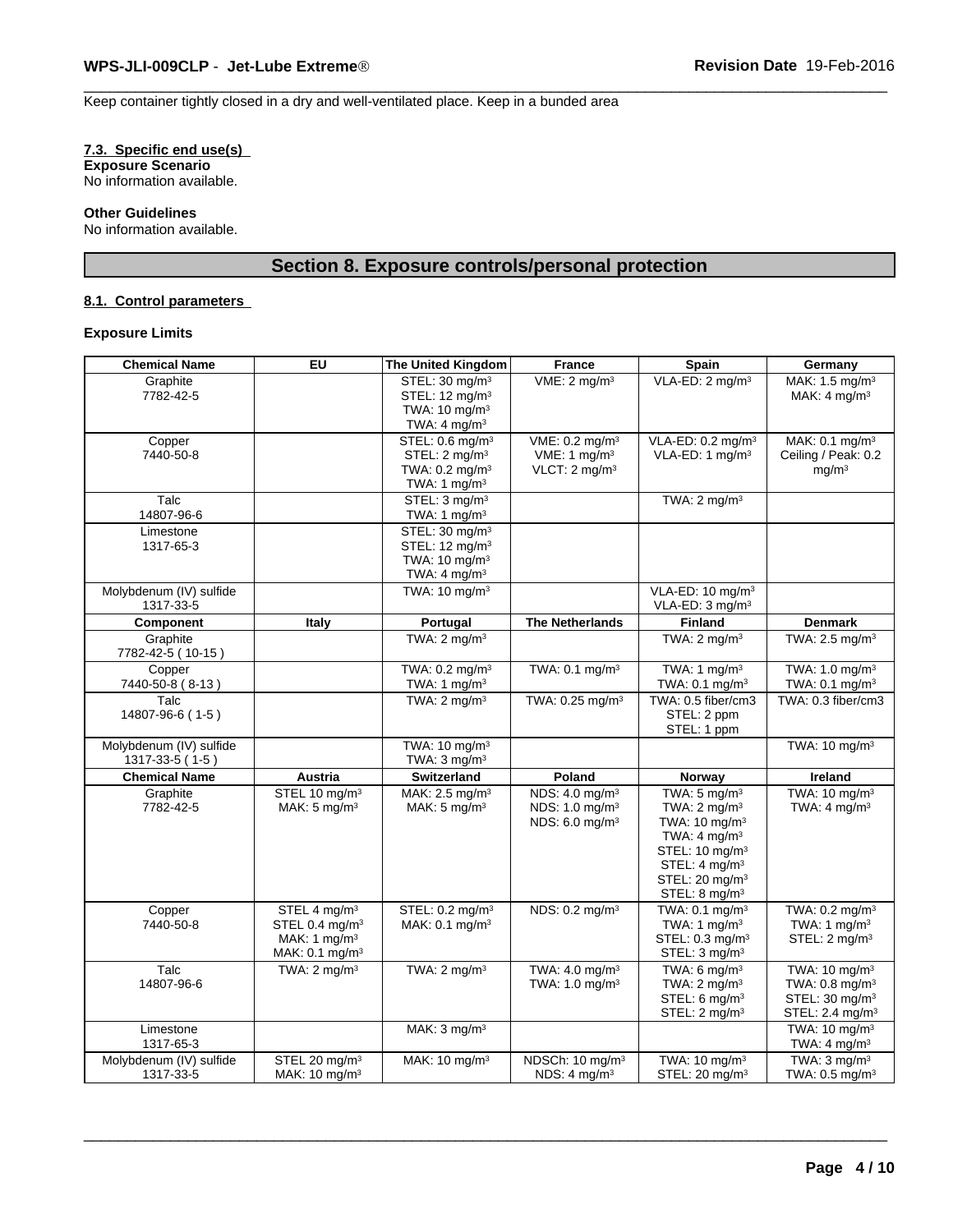| <b>Derived No Effect Level</b>                                                                                                                                                      | No information available.                                                                                                                                                                                                                                                                                                    |
|-------------------------------------------------------------------------------------------------------------------------------------------------------------------------------------|------------------------------------------------------------------------------------------------------------------------------------------------------------------------------------------------------------------------------------------------------------------------------------------------------------------------------|
| <b>Predicted No Effect Concentration</b><br>(PNEC)                                                                                                                                  | No information available.                                                                                                                                                                                                                                                                                                    |
| 8.2. Exposure controls                                                                                                                                                              |                                                                                                                                                                                                                                                                                                                              |
| <b>Engineering Measures</b><br>Personal protective equipment<br><b>Eye Protection</b><br><b>Skin and Body Protection</b><br><b>Hand Protection</b><br><b>Respiratory Protection</b> | Ensure adequate ventilation, especially in confined areas.<br>Safety glasses with side-shields. Risk of contact: Goggles<br>Impervious clothing.<br>Impervious gloves.<br>None required under normal usage. If exposure limits are exceeded or irritation is<br>experienced, approved respiratory protection should be worn. |
| <b>Environmental Exposure Controls</b>                                                                                                                                              | Local authorities should be advised if significant spillages cannot be contained. Do not<br>allow material to contaminate ground water system. Prevent product from entering drains.                                                                                                                                         |

# **Section 9. Physical and chemical properties**

# **9.1. Information on basic physical and chemical properties**

| <b>Physical State</b>                                   | Gel                   | Appearance        | Copper, Bronze |  |
|---------------------------------------------------------|-----------------------|-------------------|----------------|--|
| Odor                                                    | Petroleum like        |                   |                |  |
|                                                         |                       |                   |                |  |
| <b>Property</b>                                         | Values                | Remarks/ - Method |                |  |
| pН                                                      | Neutral               | None known        |                |  |
| <b>Melting Point/Range</b>                              | > 315 °C              | None known        |                |  |
| <b>Boiling Point/Boiling Range</b>                      | < 316 °C              | None known        |                |  |
| <b>Flash Point</b>                                      | >310 °C               | Open cup          |                |  |
| <b>Evaporation rate</b>                                 | No data available     | None known        |                |  |
| Flammability (solid, gas)                               | Not flammable.        | None known        |                |  |
| <b>Vapor Pressure</b>                                   | <0.01 kPa @ 20°C      | None known        |                |  |
| <b>Vapor Density</b>                                    | $>5$ (air = 1)        | None known        |                |  |
| <b>Relative Density</b>                                 | 1.17                  | None known        |                |  |
| <b>Water Solubility</b>                                 | Insoluble in water.   | None known        |                |  |
| Solubility in other solvents                            | Soluble               | None known        |                |  |
| Partition coefficient: n-octanol/waterNo data available |                       | None known        |                |  |
| <b>Autoignition Temperature</b>                         | $>315$ °C / $>500$ °F | None known        |                |  |
| <b>Decomposition Temperature</b>                        | No data available     | None known        |                |  |
| Viscosity                                               | No data available     | None known        |                |  |
| <b>Explosive Properties</b>                             | No data available     |                   |                |  |
| <b>Oxidizing Properties</b>                             | No data available     |                   |                |  |
|                                                         |                       |                   |                |  |
| 9.2. Other information                                  |                       |                   |                |  |
| <b>VOC Content (%)</b>                                  | None                  |                   |                |  |
| <b>Flammability Limits in Air</b>                       | No data available     |                   |                |  |
| <b>Upper</b>                                            | 7%                    |                   |                |  |
| Lower                                                   | 0.9%                  |                   |                |  |

# **Section 10. Stability and reactivity**

 $\overline{\phantom{a}}$  ,  $\overline{\phantom{a}}$  ,  $\overline{\phantom{a}}$  ,  $\overline{\phantom{a}}$  ,  $\overline{\phantom{a}}$  ,  $\overline{\phantom{a}}$  ,  $\overline{\phantom{a}}$  ,  $\overline{\phantom{a}}$  ,  $\overline{\phantom{a}}$  ,  $\overline{\phantom{a}}$  ,  $\overline{\phantom{a}}$  ,  $\overline{\phantom{a}}$  ,  $\overline{\phantom{a}}$  ,  $\overline{\phantom{a}}$  ,  $\overline{\phantom{a}}$  ,  $\overline{\phantom{a}}$ 

# **10.1. Reactivity**

No data available.

# **10.2. Chemical stability**

Stable under normal conditions.

# **10.3. Possibility of hazardous reactions**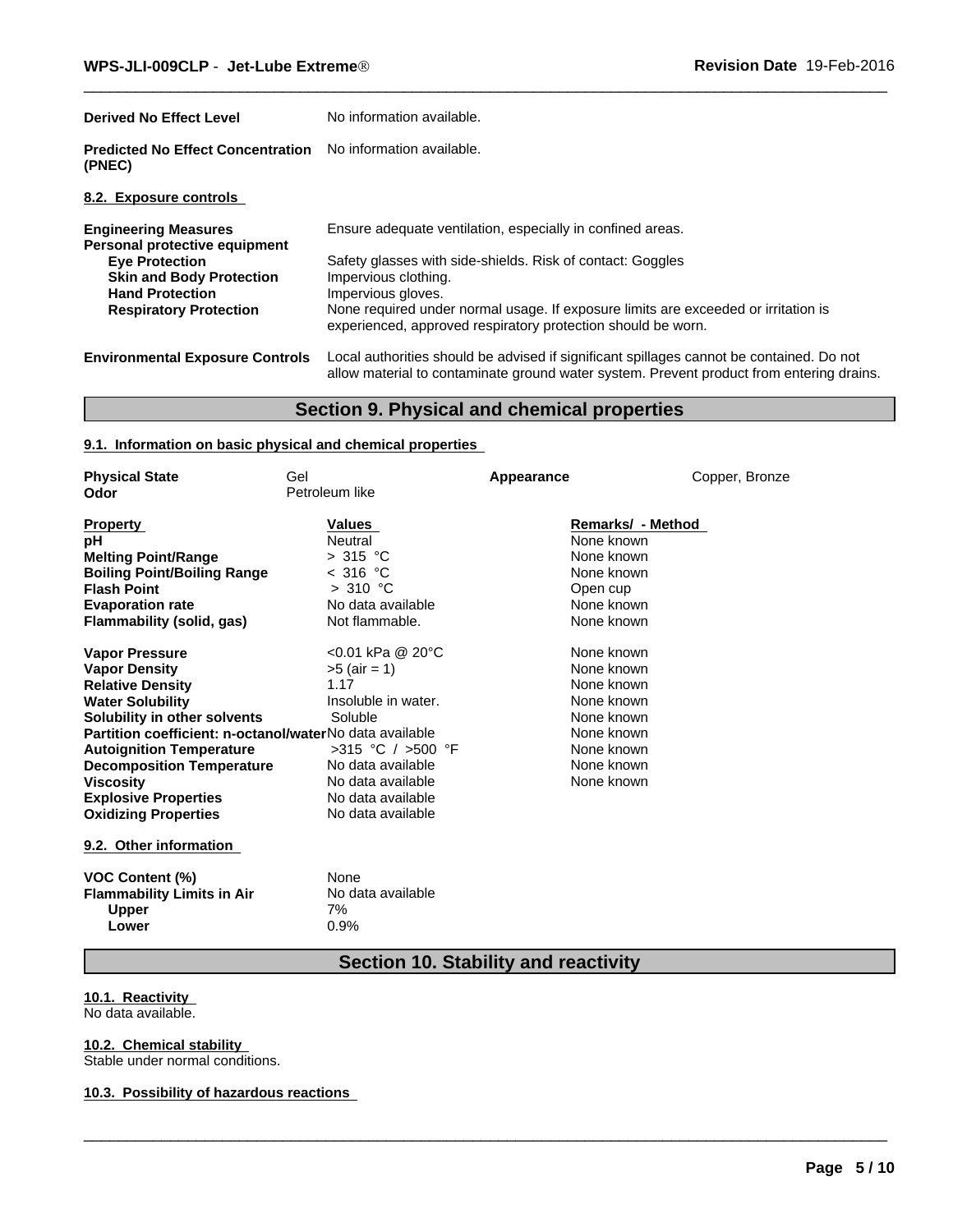None under normal processing.

#### **10.4. Conditions to avoid**

Incompatible products.

# **10.5. Incompatible materials**

Strong oxidizing agents. Acetylene. Vinyl compounds.

# **10.6. Hazardous decomposition products**

None under normal use.

# **Section 11. Toxicological information**

# **11.1. Information on toxicological effects**

| <b>Acute Toxicity</b>      |                                                                                                                                                    |
|----------------------------|----------------------------------------------------------------------------------------------------------------------------------------------------|
| <b>Product Information</b> |                                                                                                                                                    |
| <b>Inhalation</b>          | None known.                                                                                                                                        |
| <b>Eve Contact</b>         | Causes serious eye irritation.                                                                                                                     |
| <b>Skin Contact</b>        | Causes skin irritation.                                                                                                                            |
| Ingestion                  | Not an expected route of exposure. May be harmful if swallowed. Ingestion may cause<br>gastrointestinal irritation, nausea, vomiting and diarrhea. |

| <b>Chemical Name</b>               | LD50 Oral            | <b>LD50 Dermal</b> | <b>LC50 Inhalation</b>               |
|------------------------------------|----------------------|--------------------|--------------------------------------|
| Lubricating greases                | $= 2280$ mg/kg (Rat) |                    |                                      |
| A complex combination of           |                      |                    |                                      |
| hydrocarbons having carbon         |                      |                    |                                      |
| numbers predominantly in the range |                      |                    |                                      |
| of C12 through C50. may contain    |                      |                    |                                      |
| organic salts of alkali metals,    |                      |                    |                                      |
| alkaline earth metals, etc.        |                      |                    |                                      |
| Molybdenum (IV) sulfide            |                      |                    | $> 2820$ mg/m <sup>3</sup> (Rat) 4 h |

| <b>Sensitization</b><br><b>Mutagenic Effects</b><br><b>Carcinogenic Effects</b> | No information available.<br>No information available.<br>The full refining history is known for this product and it can be shown that the substance<br>from which it is produced is not a carcinogen. |
|---------------------------------------------------------------------------------|--------------------------------------------------------------------------------------------------------------------------------------------------------------------------------------------------------|
| <b>Reproductive Toxicity</b>                                                    | No information available.                                                                                                                                                                              |
| <b>Developmental Toxicity</b>                                                   | No information available.                                                                                                                                                                              |
| <b>STOT - single exposure</b>                                                   | No information available.                                                                                                                                                                              |
| <b>STOT - repeated exposure</b>                                                 | No information available.                                                                                                                                                                              |
| <b>Aspiration Hazard</b>                                                        | No information available.                                                                                                                                                                              |

# **Section 12. Ecological information**

# **12.1. Toxicity**

# **Ecotoxicity Effects**

May cause long-term adverse effects in the aquatic environment. Lc50/48h/Acartia tonsa = >1000 mg/L. EC50/72h/Skeletonema costatum = >1000 mg/L. LC50/96h/Scophthalmus maximus = >1000 mg/L. Aquatic toxicity is unlikely due to low solubility. Sea sediment LC50/10d/Corophium sp. = 925 - 3502 mg/kg.

| (Water<br>Chemical<br>Dai<br>Fish<br>oxicity<br>Algae<br>Magna<br>oxicity<br>' Name<br>Toxicity to<br>pnnia<br>τοι<br>.<br>$\sim$ $\sim$<br>.<br>- -<br>Flea,<br>raanisms<br>Mic |
|----------------------------------------------------------------------------------------------------------------------------------------------------------------------------------|
|----------------------------------------------------------------------------------------------------------------------------------------------------------------------------------|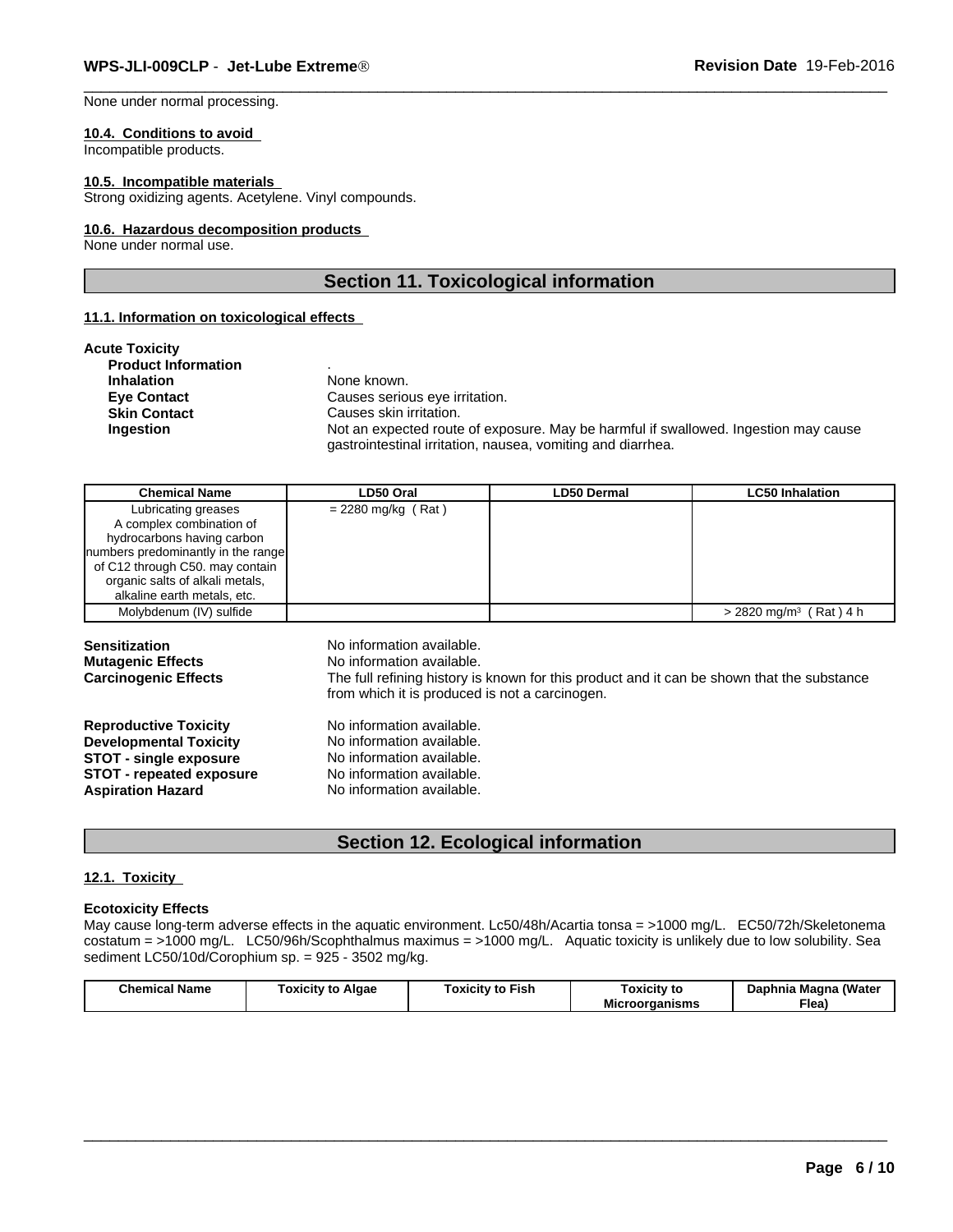# \_\_\_\_\_\_\_\_\_\_\_\_\_\_\_\_\_\_\_\_\_\_\_\_\_\_\_\_\_\_\_\_\_\_\_\_\_\_\_\_\_\_\_\_\_\_\_\_\_\_\_\_\_\_\_\_\_\_\_\_\_\_\_\_\_\_\_\_\_\_\_\_\_\_\_\_\_\_\_\_\_\_\_\_\_\_\_\_\_\_\_\_\_ **WPS-JLI-009CLP** - **Jet-Lube Extreme<sup>Ò</sup> Revision Date** 19-Feb-2016

| Lubricating greases         | >1001 mg/l                           | LC50 96 h: $>$ 2000 mg/L              |                    |                            |
|-----------------------------|--------------------------------------|---------------------------------------|--------------------|----------------------------|
| A complex combination of    |                                      | (Salmo gairdneri)                     |                    |                            |
| hydrocarbons having carbon  |                                      |                                       |                    |                            |
| numbers predominantly in    |                                      |                                       |                    |                            |
| the range of C12 through    |                                      |                                       |                    |                            |
| C50. may contain organic    |                                      |                                       |                    |                            |
| salts of alkali metals.     |                                      |                                       |                    |                            |
| alkaline earth metals, etc. |                                      |                                       |                    |                            |
| Copper                      | EC50 96 h: 0.031 - 0.054             | LC50 96 h: 0.0068 - 0.0156            |                    | EC50 48 h: = $0.03$ mg/L   |
|                             | mg/L static                          | mg/L (Pimephales                      |                    | Static (Daphnia magna)     |
|                             | (Pseudokirchneriella                 | promelas)                             |                    |                            |
|                             | subcapitata)                         | LC50 96 h: $<$ 0.3 mg/L static        |                    |                            |
|                             | EC50 72 h: 0.0426 - 0.0535           | (Pimephales promelas)                 |                    |                            |
|                             | mg/L static                          | LC50 96 h: = $0.052$ mg/L             |                    |                            |
|                             | (Pseudokirchneriella<br>subcapitata) | flow-through (Oncorhynchus<br>mykiss) |                    |                            |
|                             |                                      | LC50 96 h: = $0.112$ mg/L             |                    |                            |
|                             |                                      | flow-through (Poecilia                |                    |                            |
|                             |                                      | reticulata)                           |                    |                            |
|                             |                                      | LC50 96 h: = $0.2$ mg/L               |                    |                            |
|                             |                                      | flow-through (Pimephales              |                    |                            |
|                             |                                      | promelas)                             |                    |                            |
|                             |                                      | LC50 96 h: = $0.3$ mg/L               |                    |                            |
|                             |                                      | semi-static (Cyprinus carpio)         |                    |                            |
|                             |                                      | LC50 96 h: = $0.8$ mg/L static        |                    |                            |
|                             |                                      | (Cyprinus carpio)                     |                    |                            |
|                             |                                      | LC50 96 h: = $1.25$ mg/L              |                    |                            |
|                             |                                      | static (Lepomis macrochirus)          |                    |                            |
| Talc                        |                                      | LC50 96 h: > 100 g/L                  |                    |                            |
|                             |                                      | semi-static (Brachydanio              |                    |                            |
|                             |                                      | rerio)                                |                    |                            |
| <b>Chemical Name</b>        | <b>Toxicity to algae</b>             | <b>Toxicity to fish</b>               | <b>Toxicity to</b> | <b>Toxicity to aquatic</b> |
|                             |                                      |                                       | microorganisms     | invertebrates              |
| Lubricating greases         | EC50 >1001 mg/l                      | LC50 >1000 mg/l                       |                    | $LC50 = 247.2$ mg/l        |
| A complex combination of    |                                      |                                       |                    |                            |
| hydrocarbons having carbon  |                                      |                                       |                    |                            |
| numbers predominantly in    |                                      |                                       |                    |                            |
| the range of C12 through    |                                      |                                       |                    |                            |
| C50. may contain organic    |                                      |                                       |                    |                            |
| salts of alkali metals,     |                                      |                                       |                    |                            |
| alkaline earth metals, etc. |                                      |                                       |                    |                            |

# **12.2. Persistence and degradability**

No information available.

# **12.3. Bioaccumulative potential**

No information available.

# **12.4. Mobility in soil**

Adsorbs on soil.

# **12.5. Results of PBT and vPvB assessment**

No information available.

# **12.6. Other adverse effects**

This product does not contain any known or suspected endocrine disruptors.

# **Section 13. Disposal considerations**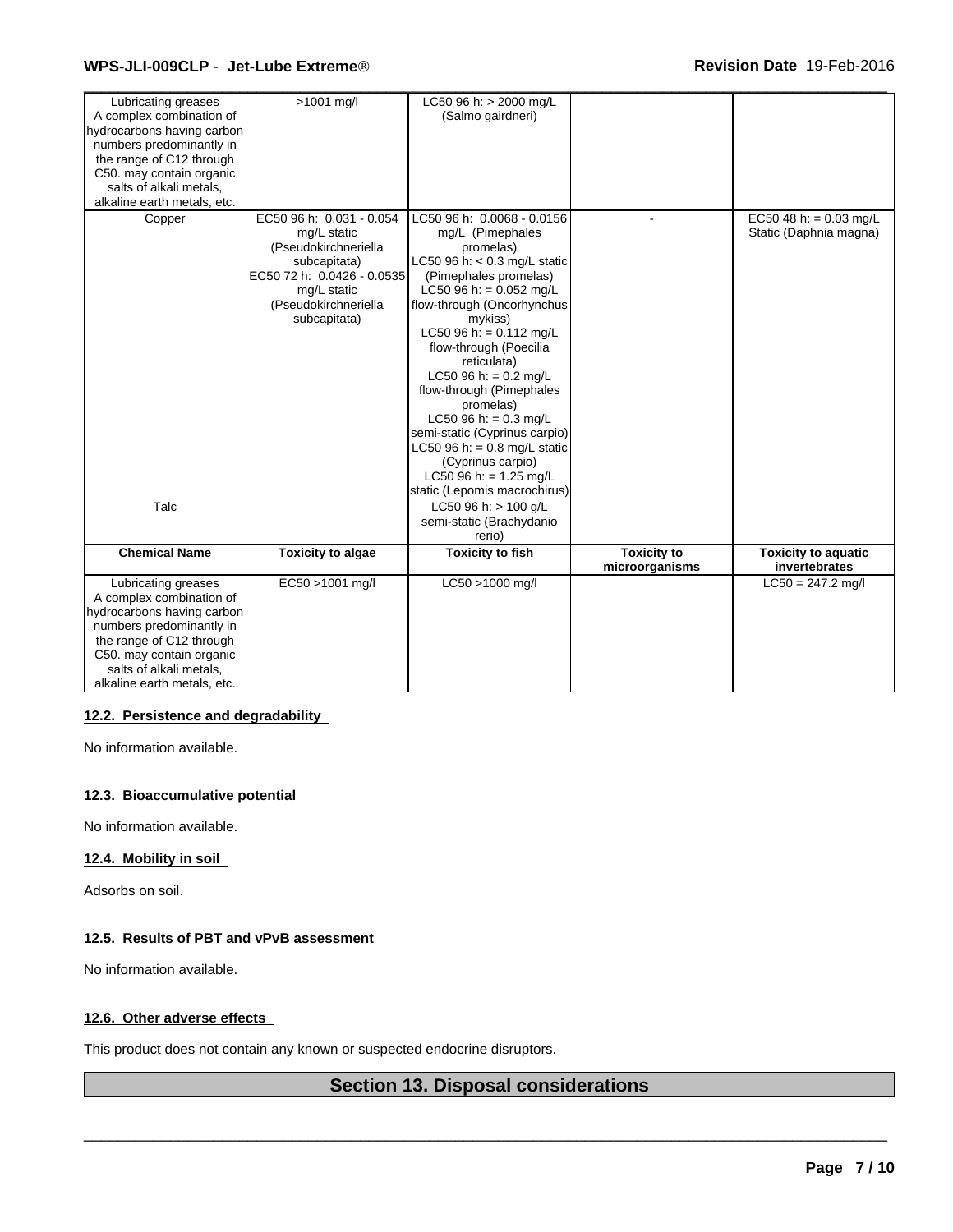| 13.1. Waste treatment methods                   |                                                                                                                                                                                                                      |
|-------------------------------------------------|----------------------------------------------------------------------------------------------------------------------------------------------------------------------------------------------------------------------|
| Waste from Residues / Unused<br><b>Products</b> | Where possible recycling is preferred to disposal or incineration. If recycling is not<br>practicable, dispose of in compliance with local regulations                                                               |
| <b>Contaminated Packaging</b>                   | Empty containers should be taken to an approved waste handling site for recycling or<br>disposal.                                                                                                                    |
| <b>Other Information</b>                        | According to the European Waste Catalogue, Waste Codes are not product specific, but<br>application specific. Waste codes should be assigned by the user based on the application<br>for which the product was used. |
|                                                 |                                                                                                                                                                                                                      |

# **Section 14. Transport information**

| <b>IMDG/IMO</b>                   |                           |
|-----------------------------------|---------------------------|
| 14.1. UN-Number                   | Not regulated.            |
| 14.2. Proper Shipping Name        | Not regulated.            |
| 14.3. Hazard Class                | Not regulated.            |
| 14.4. Packing Group               | Not regulated.            |
| <b>Description</b>                | Not applicable.           |
| 14.5. Marine Pollutant            | None.                     |
| 14.6. Special Provisions          | None.                     |
| 14.7. Transport in bulk according | No information available. |
| to Annex II of MARPOL 73/78 and   |                           |
| the IBC Code                      |                           |
|                                   |                           |
| <b>RID</b>                        |                           |
| 14.1. UN-Number                   | Not regulated.            |
| 14.2. Proper Shipping Name        | Not regulated.            |
| 14.3. Hazard Class                | Not regulated.            |
| 14.4. Packing Group               | Not regulated.            |
| <b>Description</b>                | Not applicable.           |
| 14.5. Environmental hazard        | None.                     |
| 14.6. Special Provisions          | None.                     |
|                                   |                           |
| ADR                               |                           |
| 14.1. UN-Number                   | Not regulated.            |
| 14.2. Proper Shipping Name        | Not regulated.            |
| 14.3. Hazard Class                | Not regulated.            |
| 14.4. Packing Group               | Not regulated.            |
| Description                       | Not applicable.           |
| 14.5. Environmental hazard        | None.                     |
| 14.6. Special Provisions          | None.                     |
|                                   |                           |
| <b>ICAO</b>                       |                           |
| 14.1. UN-Number                   | Not regulated.            |
| 14.2. Proper shipping name        | Not regulated.            |
| 14.3. Hazard Class                | Not regulated.            |
| 14.4. Packing Group               | Not regulated.            |
| <b>Description</b>                | Not applicable.           |
| 14.5. Environmental hazard        | None.                     |
| 14.6. Special Provisions          | None.                     |
|                                   |                           |
| IATA                              |                           |
| 14.1. UN-Number                   | Not regulated.            |
| 14.2. Proper Shipping Name        | Not regulated.            |
| 14.3. Hazard Class                | Not regulated.            |
| 14.4. Packing Group               | Not regulated.            |
| <b>Description</b>                | Not applicable.           |
| 14.5. Environmental hazard        | None.                     |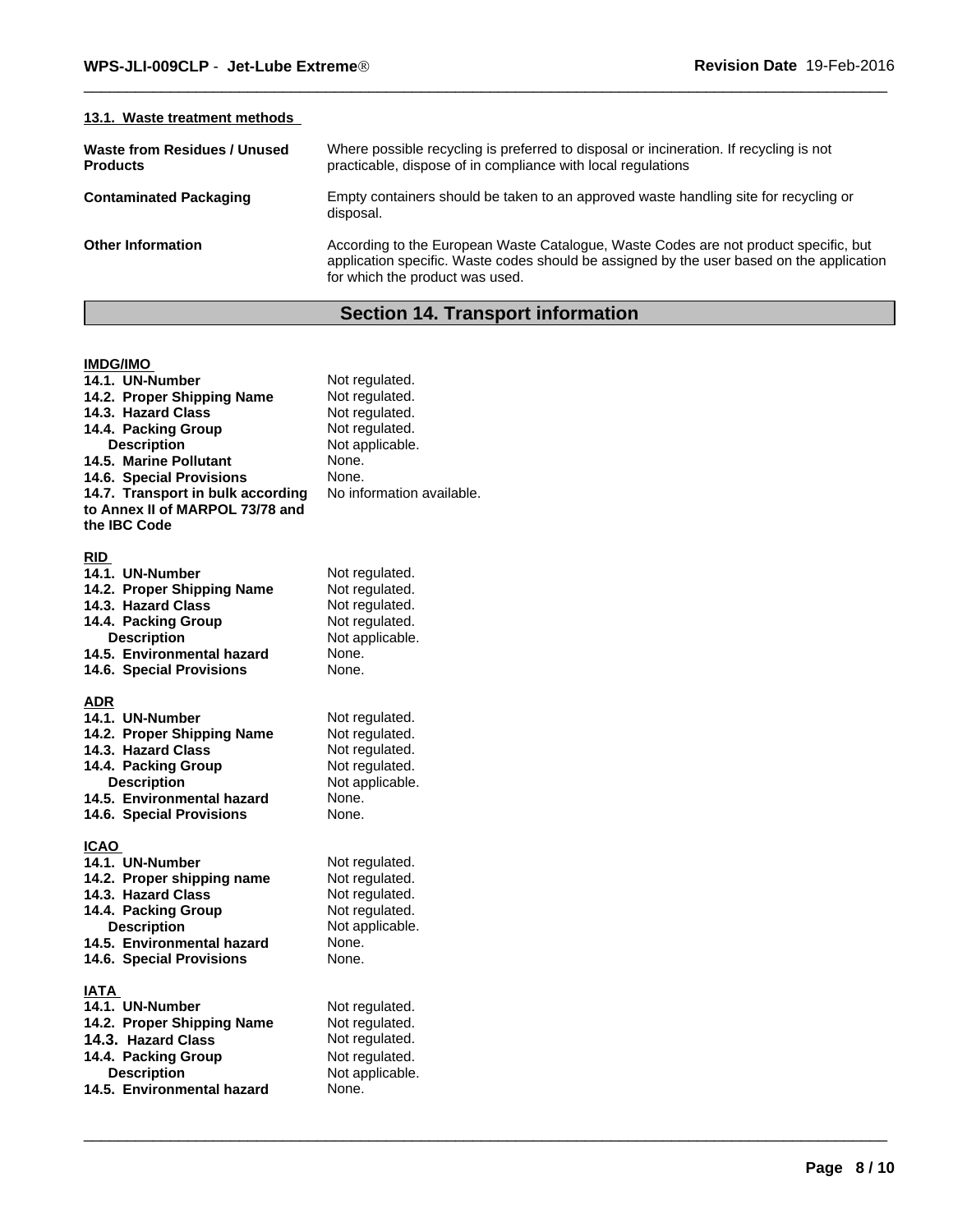# **Section 15. Regulatory information**

# **15.1. Safety, health and environmental regulations/legislation specific for the substance or mixture**

| <b>WGK Classification</b> | Water endangering class $= 1$ |
|---------------------------|-------------------------------|
|                           |                               |

**International Inventories**

| TSCA                 | Not determined |  |
|----------------------|----------------|--|
| <b>EINECS/ELINCS</b> | Complies       |  |
| <b>DSL/NDSL</b>      | Not determined |  |
| <b>PICCS</b>         | Complies       |  |
| <b>ENCS</b>          | Not determined |  |
| <b>IECSC</b>         | Complies       |  |
| <b>AICS</b>          | Not determined |  |
| KECL                 | Not determined |  |
|                      |                |  |

#### **Legend**

**TSCA** - United States Toxic Substances Control Act Section 8(b) Inventory **EINECS/ELINCS** - European Inventory of Existing Commercial Chemical Substances/EU List of Notified Chemical Substances **DSL/NDSL** - Canadian Domestic Substances List/Non-Domestic Substances List **PICCS** - Philippines Inventory of Chemicals and Chemical Substances **ENCS** - Japan Existing and New Chemical Substances **IECSC** - China Inventory of Existing Chemical Substances **AICS** - Australian Inventory of Chemical Substances **KECL** - Korean Existing and Evaluated Chemical Substances

#### **15.2. Chemical Safety Assessment**

No information available

# **Section 16. Other information**

## **Full text of H-Statements referred to under sections 2 and 3**

H315 - Causes skin irritation

H319 - Causes serious eye irritation

H335 - May cause respiratory irritation

H400 - Very toxic to aquatic life

H410 - Very toxic to aquatic life with long lasting effects

H350 - May cause cancer

### **Key literature references and sources for data**

www.ChemADVISOR.com/

| <b>Issuing Date</b>  | 19-Feb-2016      |
|----------------------|------------------|
| <b>Revision Date</b> | 19-Feb-2016      |
| <b>Revision Note</b> | Initial Release. |

**This safety data sheet complies with the requirements of Commission Regulation (EU) 2015/830 of 28 May 2015 amending Regulation (EC) No. 1907/2006**

#### **General Disclaimer**

**The information provided on this SDS is correct to the best of our knowledge, information and belief at the date of its publication. The information given is designed only as a guide for safe handling, use, processing, storage, transportation, disposal and release and is not to be considered as a warranty or quality specification. The information relates only to the specific material designated and may not be valid for such material used in combination with any other material or in any process, unless specified in the text.**